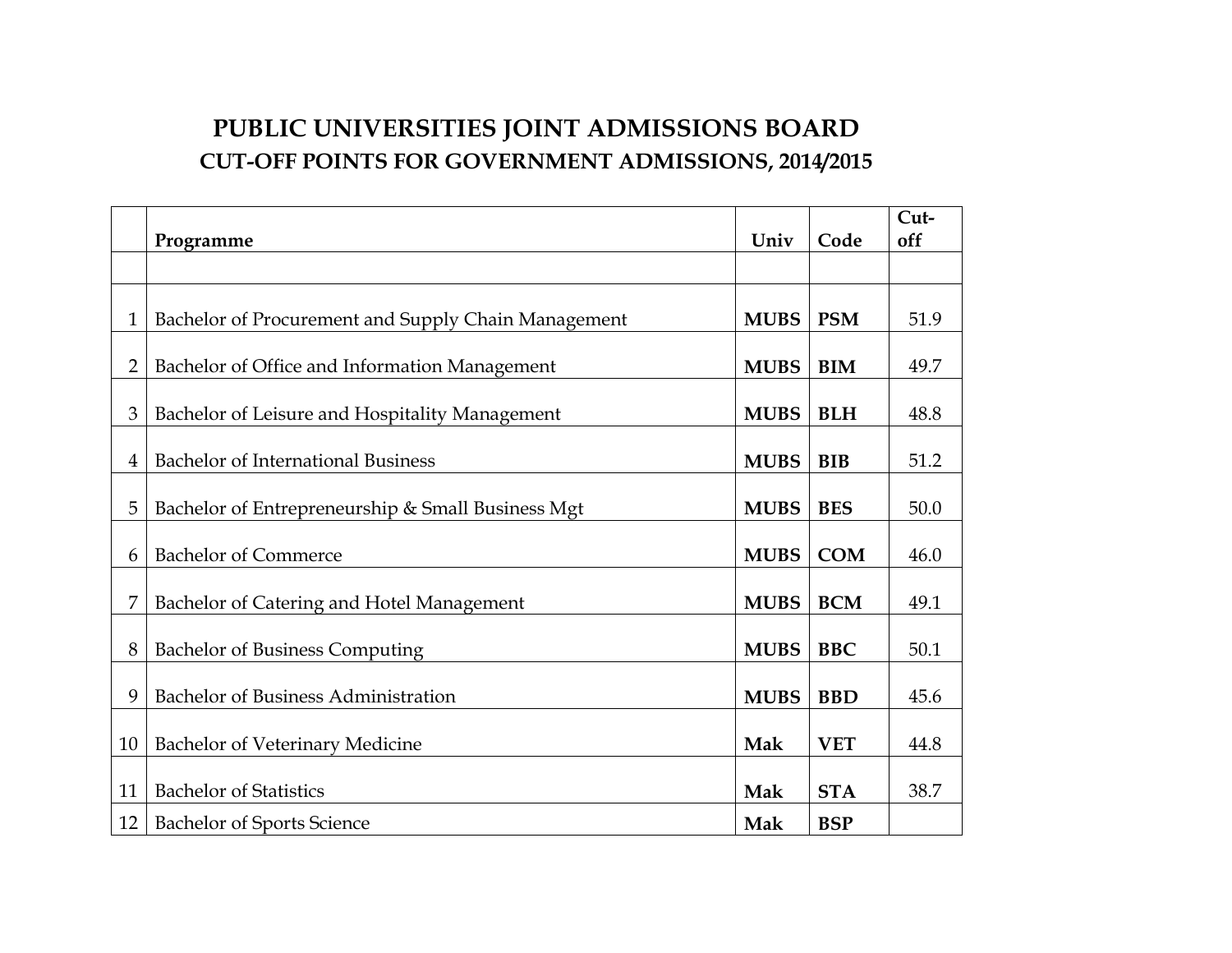|    |                                                            |            |            | 19.1 |
|----|------------------------------------------------------------|------------|------------|------|
| 13 | Bachelor of Social and Entrepreneurial Forestry            | Mak        | <b>SEF</b> | 42.2 |
| 14 | Bachelor of Social & Social Administration                 | <b>MAK</b> | <b>SOC</b> | 51.5 |
| 15 | Bachelor of Science-Physical                               | Mak        | <b>SCP</b> | 45.7 |
| 16 | Bachelor of Science-Economics                              | Mak        | <b>SEC</b> | 45.5 |
| 17 | Bachelor of Science-Biological                             | Mak        | <b>SCB</b> | 42.6 |
| 18 | Bachelor of Science with Education-Physical                | Mak        | <b>EDP</b> | 44.0 |
| 19 | Bachelor of Science with Education-Economics               | Mak        | <b>EEC</b> | 36.3 |
|    |                                                            |            |            |      |
| 20 | Bachelor of Science with Education-Biological              | Mak        | <b>EDB</b> | 40.6 |
| 21 | Bachelor of Science in Wild Life Health and Management     | Mak        | <b>WHM</b> | 44.7 |
| 22 | Bachelor of Science in Telecommunications Engineering      | Mak        | <b>STE</b> | 50.9 |
| 23 | Bachelor of Science in Software Engineering                | Mak        | <b>BSW</b> | 49.8 |
| 24 | Bachelor of Science in Quantity Surveying                  | Mak        | <b>SQS</b> | 49.9 |
| 25 | Bachelor of Science in Quantitative Economics              | Mak        | <b>BQE</b> | 48.0 |
|    |                                                            |            |            |      |
| 26 | Bachelor of Science in Population Studies                  | Mak        | <b>BPS</b> | 49.7 |
| 27 | Bachelor of Science in Petroleum Geoscience and Production | Mak        | <b>BPG</b> |      |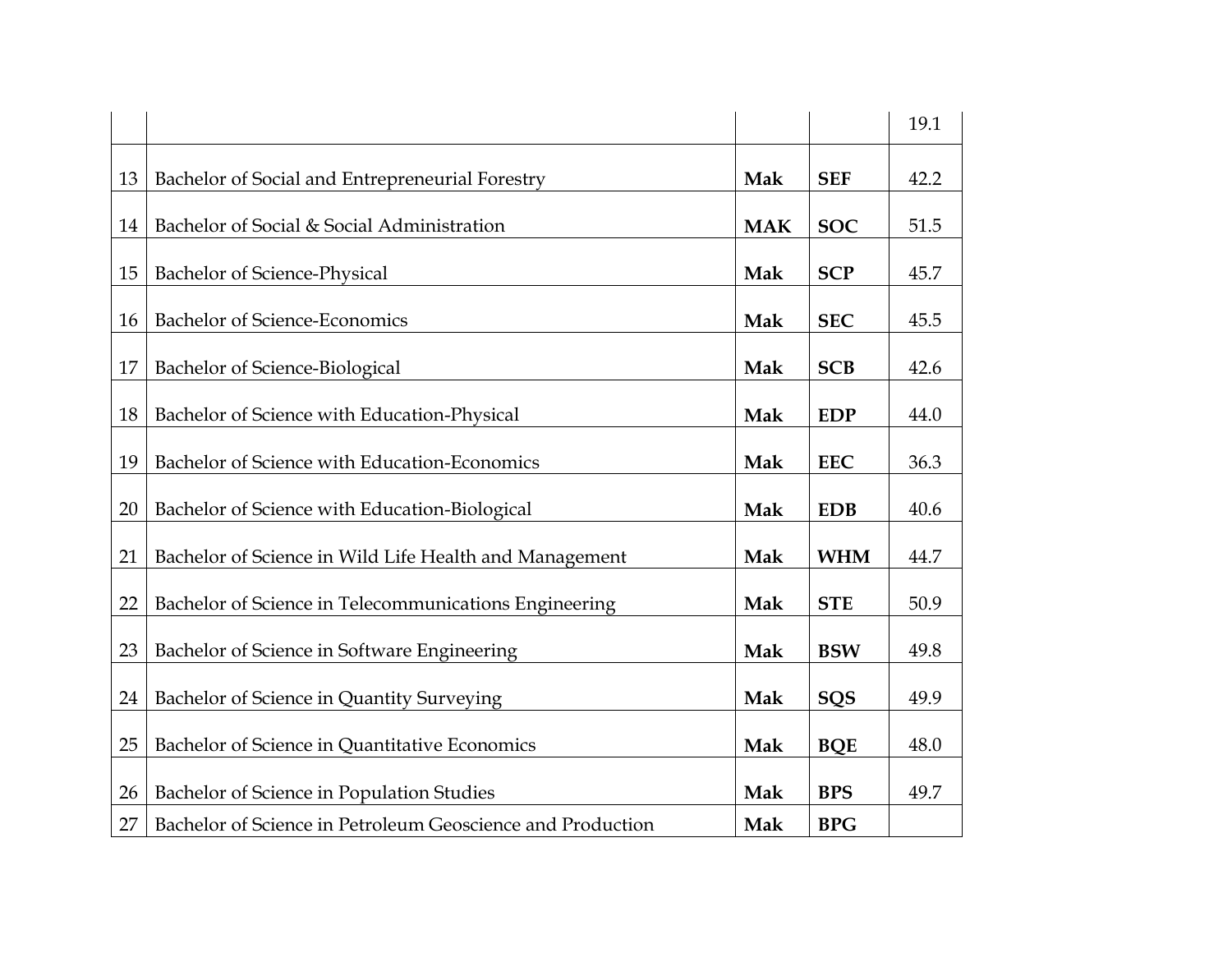|    |                                                               |     |            | 52.6 |
|----|---------------------------------------------------------------|-----|------------|------|
| 28 | Bachelor of Science in Meteorology                            | Mak | <b>BMT</b> | 46.3 |
| 29 | Bachelor of Science in Medical Radiography                    | Mak | <b>BMR</b> | 45.8 |
| 30 | Bachelor of Science in Mechanical Engineering                 | Mak | <b>MEC</b> | 49.4 |
| 31 | Bachelor of Science in Land Surveying and Geomatics           | Mak | <b>LSG</b> | 50.3 |
| 32 | Bachelor of Science in Land Economics                         | Mak | <b>SLE</b> | 50.0 |
| 33 | Bachelor of Science in Industrial Chemistry                   | Mak | <b>BIC</b> | 48.7 |
| 34 | Bachelor of Science in Human Nutrition                        | Mak | <b>HUN</b> | 44.4 |
| 35 | Bachelor of Science in Horticulture                           | Mak | <b>HOT</b> | 39.2 |
| 36 | Bachelor of Science in Food Science and Technology            | Mak | <b>FST</b> | 45.5 |
| 37 | Bachelor of Science in Fisheries and Aquaculture              | Mak | <b>BFS</b> | 42.6 |
| 38 | Bachelor of Science in Electrical Engineering                 | Mak | <b>ELE</b> | 52.2 |
| 39 | Bachelor of Science in Construction Management                | Mak | <b>SCM</b> | 48.1 |
| 40 | Bachelor of Science in Conservation Forestry & Products Techn | Mak | <b>CFP</b> | 39.6 |
| 41 | Bachelor of Science in Conservation Biology                   | Mak | <b>BCB</b> | 41.1 |
| 42 | Bachelor of Science in Computer Science                       | Mak | <b>CSC</b> |      |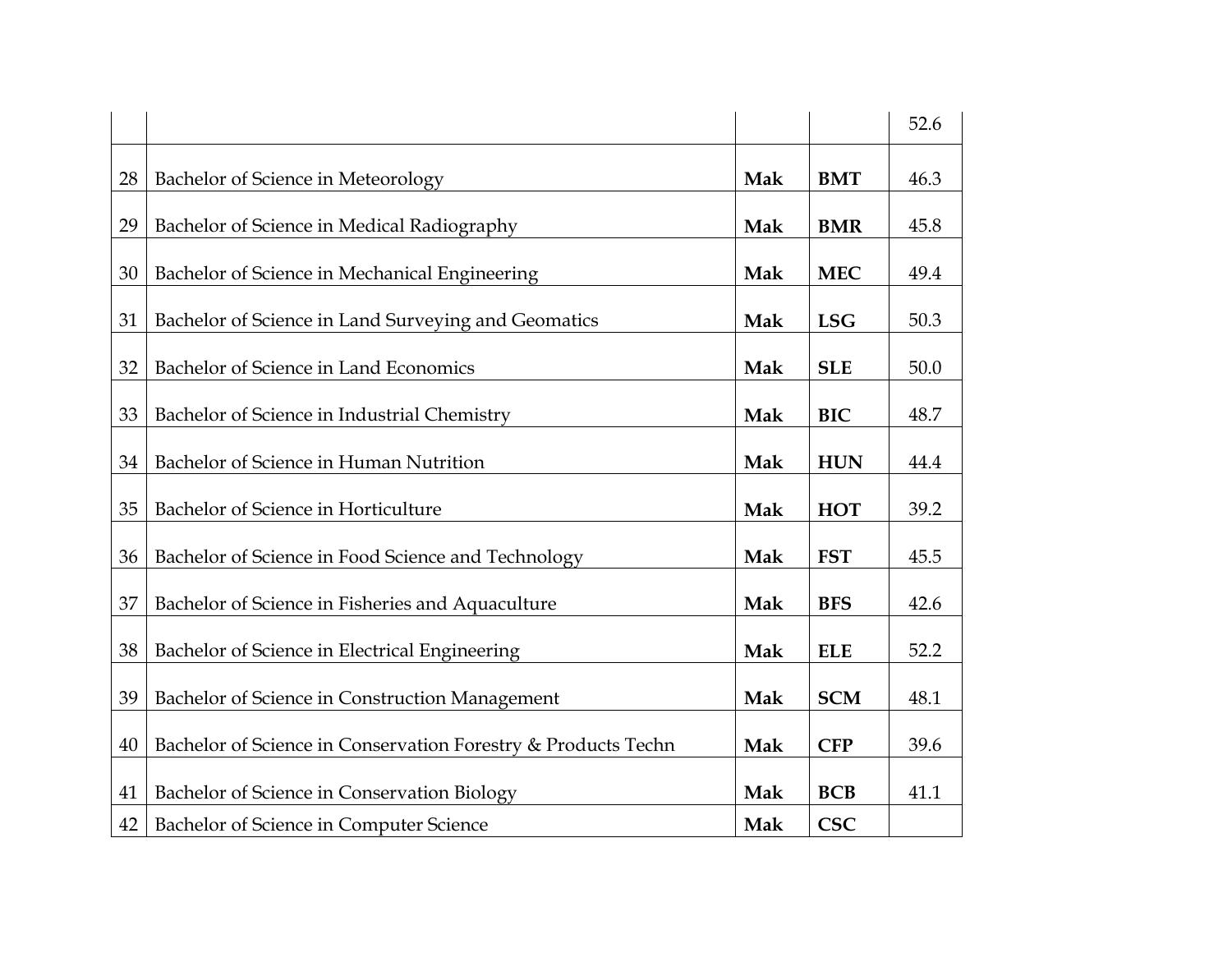|    |                                                       |     |              | 45.9 |
|----|-------------------------------------------------------|-----|--------------|------|
| 43 | Bachelor of Science in Computer Engineering           | Mak | <b>CMP</b>   | 49.5 |
| 44 | Bachelor of Science in Civil Engineering              | Mak | <b>CIV</b>   | 52.6 |
| 45 | Bachelor of Science in Business Statistics            | Mak | <b>BBS</b>   | 47.5 |
| 46 | Bachelor of Science in Biotechnology                  | Mak | <b>BBT</b>   | 46.3 |
| 47 | Bachelor of Science in Biomedical Engineering         | Mak | <b>BBI</b>   | 49.5 |
| 48 | Bachelor of Science in Agriculture                    | Mak | <b>AGR</b>   | 42.5 |
| 49 | Bachelor of Science in Agricultural Engineering       | Mak | <b>AGE</b>   | 47.5 |
| 50 | Bachelor of Science in Actuarial Science              | Mak | <b>SAS</b>   | 41.7 |
| 51 | Bachelor of Science (Nursing)                         | Mak | <b>NUR-F</b> | 46.5 |
| 52 | Bachelor of Science (Nursing)                         | Mak | NUR-<br>M    | 49.1 |
| 53 | Bachelor of Records & Archives Management (Science)   | Mak | <b>BRA</b>   | 42.0 |
| 54 | Bachelor of Records & Archives Management (Arts)      | Mak | <b>BRA</b>   | 49.3 |
| 55 | <b>Bachelor of Pharmacy</b>                           | Mak | <b>PHA</b>   | 50.8 |
| 56 | Bachelor of Medicine and Bachelor Surgery             | Mak | <b>MAM</b>   | 49.4 |
| 57 | Bachelor of Library and Information Science (Science) | Mak | <b>LIS</b>   |      |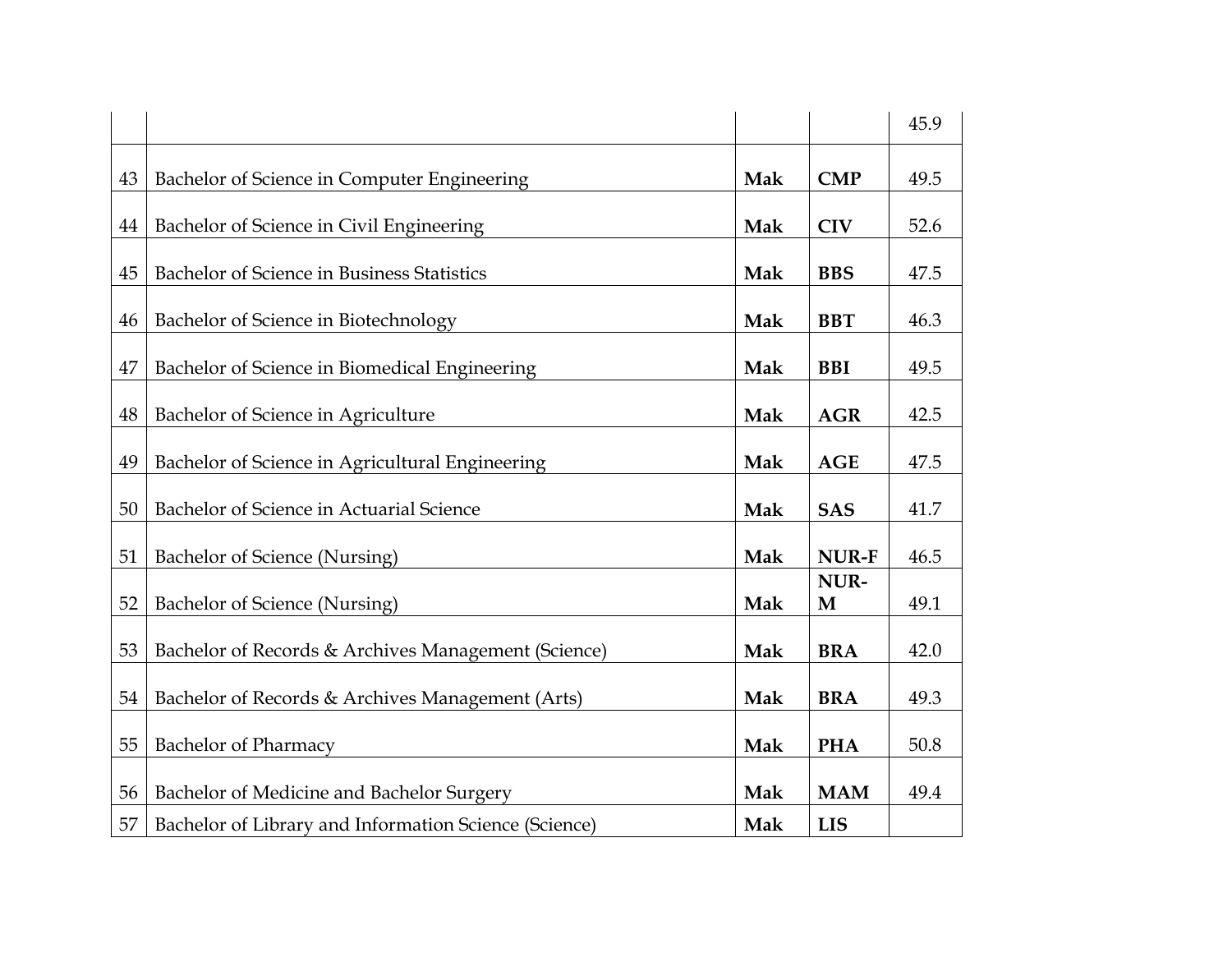|    |                                                    |     |            | 42.8 |
|----|----------------------------------------------------|-----|------------|------|
| 58 | Bachelor of Library and Information Science (Arts) | Mak | <b>LIS</b> | 49.6 |
| 59 | Bachelor of Information Technology                 | Mak | <b>BIT</b> | 42.5 |
| 60 | <b>Bachelor of Information Systems</b>             | Mak | <b>ISD</b> | 44.6 |
| 61 | Bachelor of Industrial and Organisation Psychology | Mak | <b>BIP</b> | 51.6 |
| 62 | Bachelor of Industrial and Fine Arts               | Mak | <b>FIN</b> | 45.0 |
| 63 | Bachelor of Environmental Science                  | Mak | <b>BVS</b> | 42.1 |
| 64 | Bachelor of Environmental Health Science           | Mak | <b>BEH</b> | 45.8 |
| 65 | <b>Bachelor of Dental Surgery</b>                  | Mak | <b>BDS</b> | 46.9 |
| 66 | Bachelor of Cytotechnology                         | Mak | <b>BYT</b> | 44.5 |
| 67 | <b>Bachelor of Community Psychology</b>            | Mak | <b>BCO</b> | 50.1 |
| 68 | <b>Bachelor of Commerce</b>                        | Mak | <b>COE</b> | 49.5 |
|    |                                                    |     |            |      |
| 69 | Bachelor of Business Administration                | Mak | <b>ADM</b> | 48.0 |
| 70 | <b>Bachelor of Biomedical Sciences</b>             | Mak | <b>BSB</b> | 47.2 |
| 71 | Bachelor of Biomedical Laboratory Technology       | Mak | <b>MLT</b> | 47.4 |
| 72 | Bachelor of Arts with Education-Literature         | Mak | <b>EDA</b> |      |